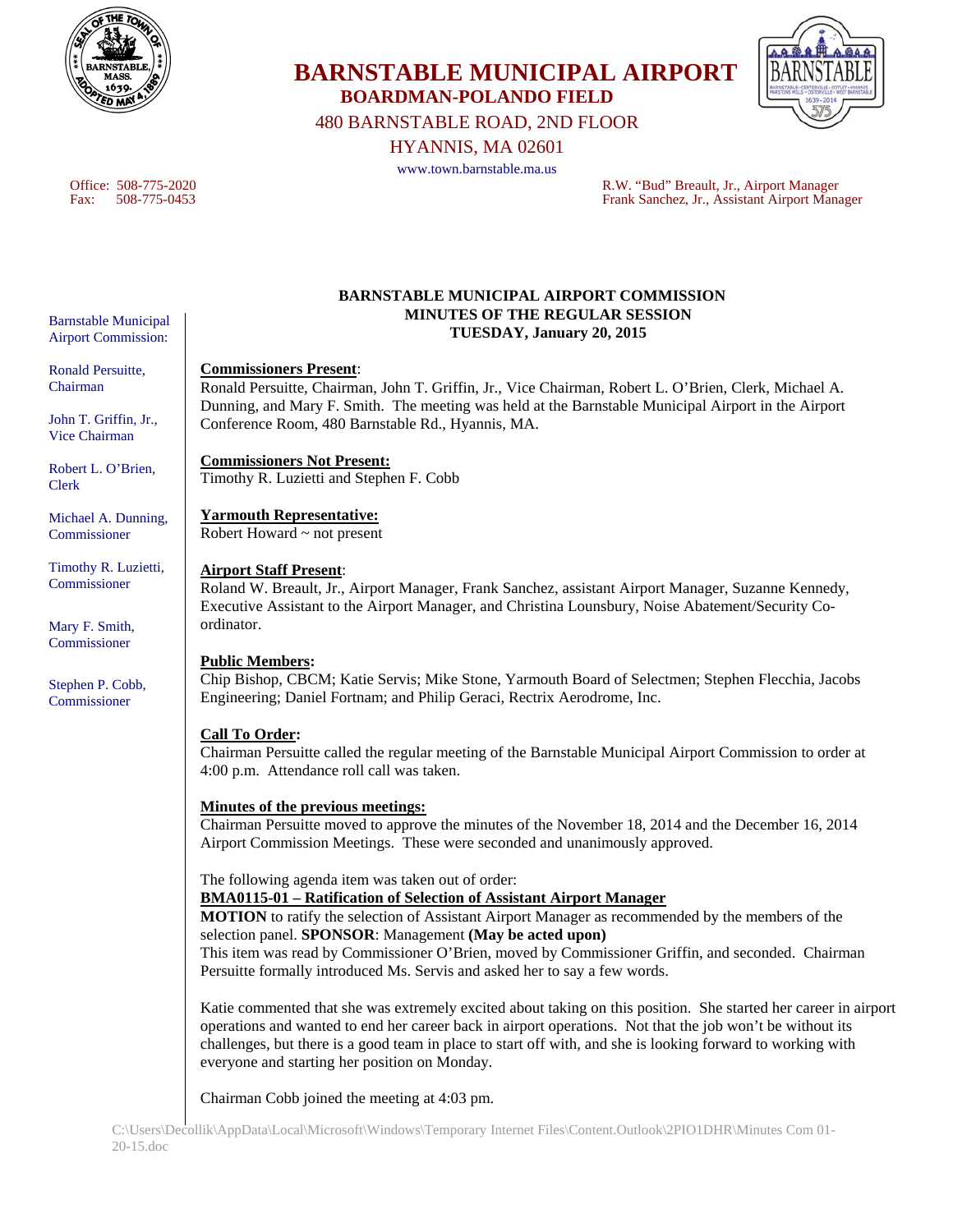### **Public Comment:**

None

# **Commissioners Response to Public Comment:**

None

### **Reports from Subcommittees**

# **Finance Subcommittee (Commissioners Dunning, O'Brien, Luzietti)**

The Finance subcommittee met on Monday, January 12, 2015. The following was discussed:

- Financial statements
- Draft Jet Fuel Sales Discount Program
- TSA Lease Extension #6
- One-year extension of the Air Service Consultant Contract
- MOU-DPW Water Supply Division for the land lease
- Airport Manager Contract
- Jacobs Engineering Contract for Taxiway C Project
- On-call Compensation for the Security Coordinator position
- MUNIS Module update- finance reporting needs

# **Infrastructure & Marketing Subcommittee (Commissioners Griffin, Smith, Cobb)**

The Infrastructure & Marketing subcommittee met on Wednesday, January 7, 2015. The following was discussed:

- One-year extension of the Air Service Consultant Contract
- MOU-DPW Water Supply Division for the land lease
- Jacobs Engineering Contract for Taxiway C Project
- Review and update of ongoing airfield projects

Chairman Persuitte acknowledged all of the attending public members. He also called for a roll-call vote for the ratification of the new Assistant Manager. The agenda item was unanimously approved by roll call vote as follows:

| Persuitte | yes | Griffin | yes |
|-----------|-----|---------|-----|
| O'Brien   | yes | Dunning | yes |
| Smith     | yes | Cobb    | ves |

Chairman Persuitte asked if Mr. Geraci, Rectrix Aerodrome Inc, would like to speak. Mr. Geraci stated he had met with BMA Management that morning to discuss their intent to start 121 scheduled service out of Hyannis. The process is long and cumbersome, but in talking with the FAA, they directed Rectrix to find some airports that they would be interested in flying out of. Rectrix has targeted a number of airports in the area, with Hyannis being number one because there is so much potential that has not been tapped as far as air traffic service. Rectrix is going to pursue having scheduled service year round out of Hyannis to other locations in the country. They would probably be flying Bombardier CRJs with approximately 70 to 90 seats flying into the Washington DC area and possibly on to the Florida area.

### **Old Business:**

# **BMA0914-04 – Update and Discussion on the NetJets Inc. Fuel Pricing Agreement for a minimum of 50,000 gallons effective September 4, 2014**

Manager Breault referenced the draft revised Jet Fuel Volume Discount Program and recommended that the commission take it under advisement to review it further before it is brought before the commission for a vote. There are two contracts pending for NetJets and the Island Airlines.

### **New Business:**

# **BMA0115-02 – Approval of the TSA (GSA) Lease Extension No. 6**

**MOTION** to approve the one year Lease Extension No. 6 for the TSA (GSA) terminal space area effective November 1, 2014 for an annual amount of \$38,340.93. **SPONSOR:** Finance Subcommittee **(May be acted upon)**

This agenda item was moved and read by Commissioner O'Brien, and seconded. There was no discussion. This agenda item was unanimously approved by verbal vote.

C:\Users\Decollik\AppData\Local\Microsoft\Windows\Temporary Internet Files\Content.Outlook\2PIO1DHR\Minutes Com 01- 20-15.doc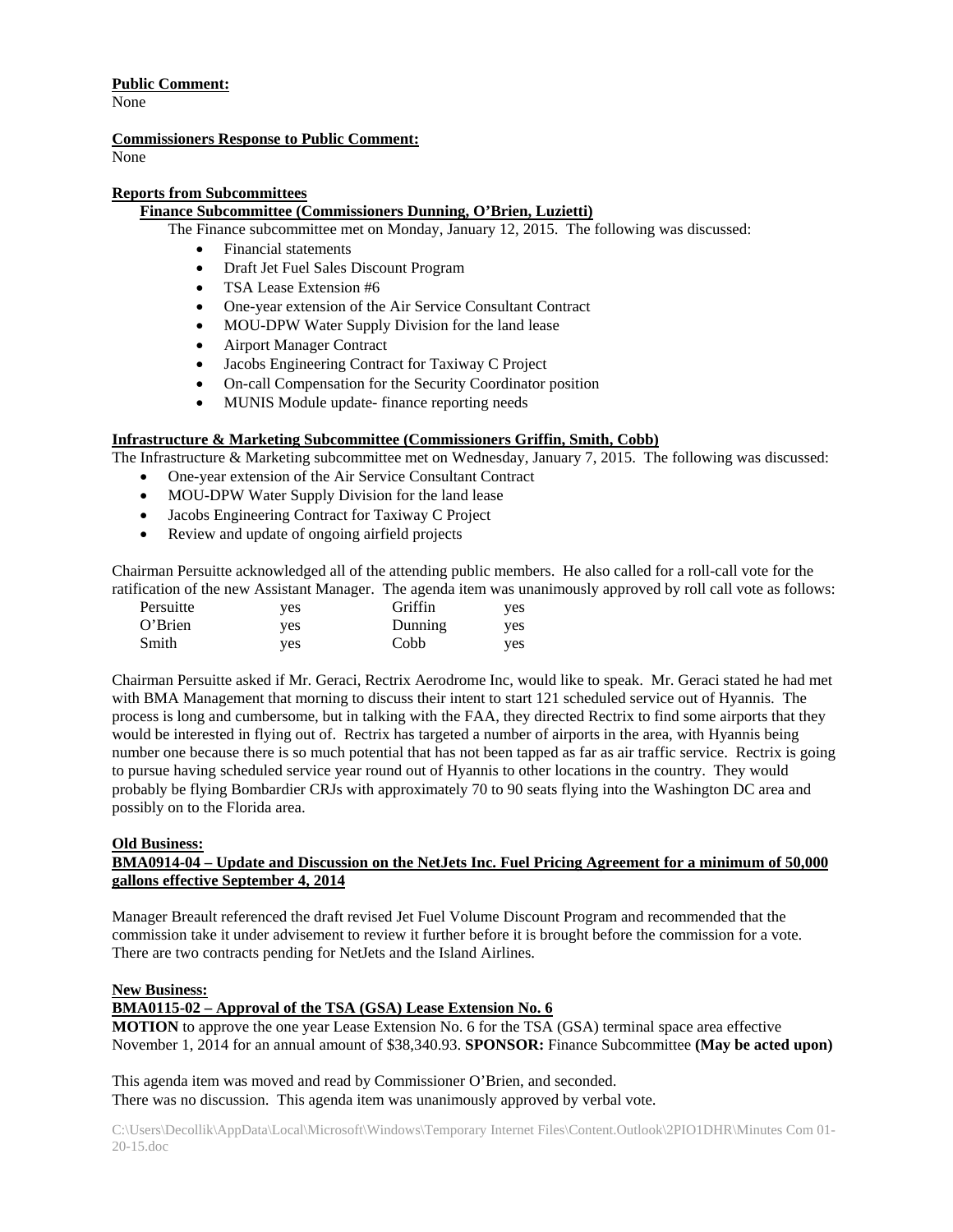### **BMA0115-03 – Approval of the Jacobs Engineering Contract for the Reconstruction of Taxiway C & A portion of Taxiway D in the amount of \$599,809.00**

**MOTION** to approve the Jacobs Engineering Group Inc. contract for services for the Reconstruction of Taxiway C and a portion of Taxiway D Project for the Barnstable Municipal Airport in the amount of \$599,809.00. **SPONSOR:** Infrastructure & Marketing Subcommittee **(May be acted upon)**

This agenda item was moved and read by Commissioner Griffin, and seconded. There was no discussion. This agenda item was unanimously approved by verbal vote.

### **BMA0115-04 – Approval of the draft MOU between the BMAC and the Town of Barnstable DPW Water Supply Division**

**MOTION** to approve the final draft MOU between the BMAC and the Town of Barnstable DPW Water Supply Division as amended on 12/31/2014. This MOU will be for a 20 year term commencing on March 1, 2013 with an initial annual rent of \$55,295.06 **SPONSOR:** Finance Subcommittee **(May be acted upon)**

This agenda item was moved and read by Commissioner Dunning, and seconded. Manager Breault stated that this was the third re-write of the MOU. He has tried to include all of the lease requirements in regards to environmental and FAA requirements. With approval tonight, this will be sent back to the DPW Water Supply Division and the Water Board. The DPW has been paying a feeble amount to the airport of approximately \$19,000/year for years. The property has been surveyed and a market value determined to be \$.11/square foot and approximately \$55,000/year. Chairman Persuitte stated it has been almost two years since the old lease expired and the Water Supply Division needs to make full payment within 30 days or the airport will have to take action to prohibit them form accessing the airfield. He suggested a resolution should be drafted and sent along with the MOU to the Water Supply Division for approval so as to avoid a delay in acceptance of the MOU.

Commissioner Dunning moved for a demand resolution to be written by Chairman Persuitte and Manager Breault and sent along with the final MOU to the DPW Water Supply Division for acceptance. This was seconded and unanimously approved. The Draft MOU was unanimously approved by the Commission members.

### **BMA0105-05 – Approval of the On-Call Compensation for the Airport Security Coordinator Position**

**MOTION** to approve the annual stipend of \$1,500.00 for on-call status compensation for the Airport Security Coordinator Position after normal working hours in addition to overtime compensation for actual time worked from a remote location, and a minimum of four (4) hours of overtime compensation if required to return to work during after-hours time. **SPONSOR**: Finance Subcommittee **(May be acted upon)**

This agenda item was moved and read by Commissioner Cobb, and seconded. Manager Breault stated that this is an hourly position and is literally on-call 24/7/365 days and must be compensated for time worked and at home and if called in. He feels that this is adequate compensation. This agenda item was unanimously approved.

### **Noise Report:**

Ms. Lounsbury stated the 2014 year end noise report was enclosed in the Commissioner's packets. The last noise report was given at the April 2014 Commission meeting. Complaints were lower, but operations were lower as well. There is a breakdown of information based on types of disturbances, phone calls, noise monitoring locations, etc., as well as a summary of what the airport hopes to do in the next year. The flight tracking data will be from the same company, but the software has been updated to a NexGen data system. This is the second update that the airport has done to the system to provide much better information, and will be available on the customer web portal. This new update should lower repair costs and provide better service.

### **Yarmouth Representative's Comments:**

Robert Howard was not present. Yarmouth Selectman Mike Stone declined Chairman Persuitte's offer to make any comments.

Manager Breault requested that an Air Service development update be given by Dan Fortnam. Mr. Fortnam handed out a recap summary of some of the highlights of this year's progress:

An Air Service Development Plan was developed

C:\Users\Decollik\AppData\Local\Microsoft\Windows\Temporary Internet Files\Content.Outlook\2PIO1DHR\Minutes Com 01- 20-15.doc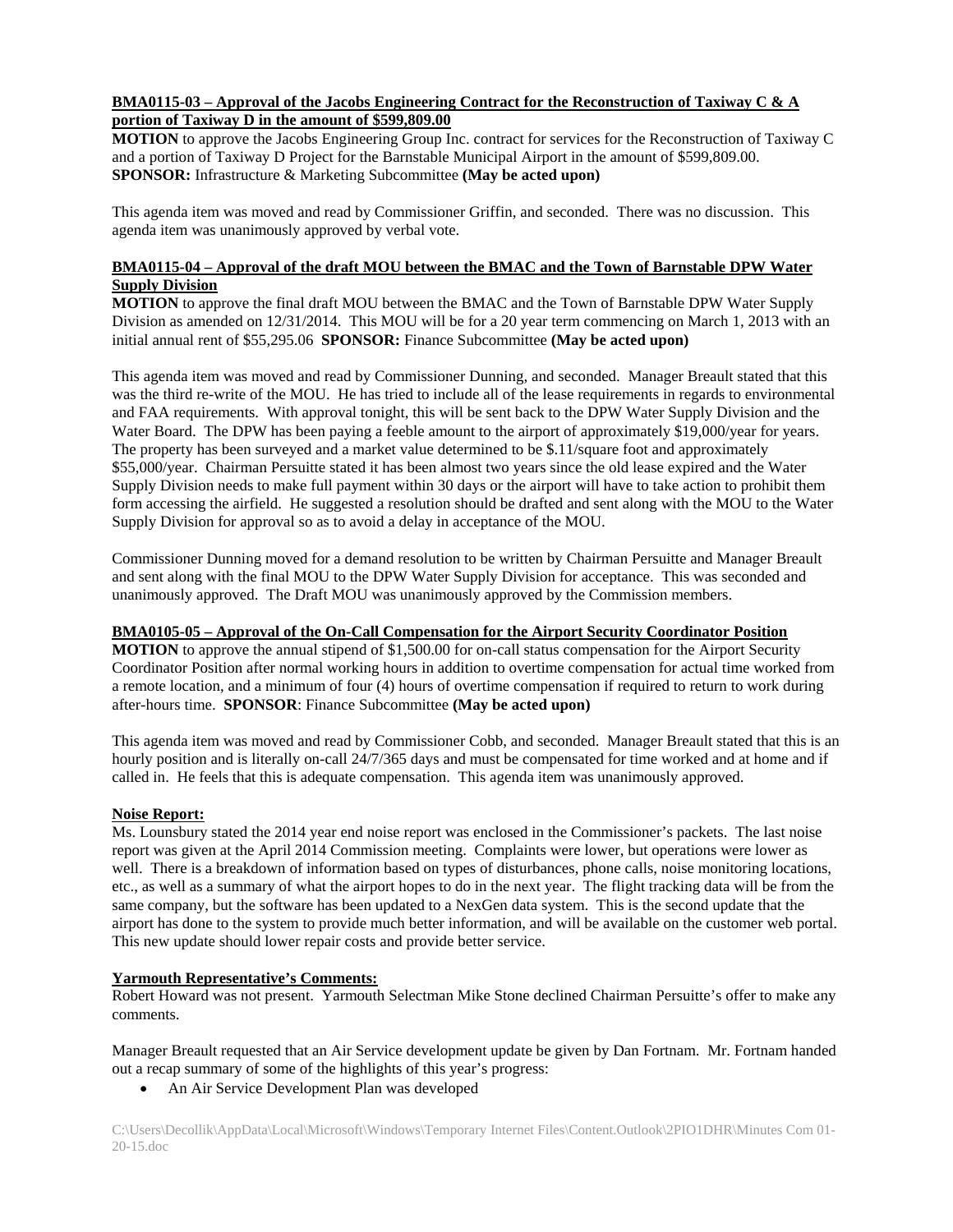- Jet Blue decided to fly seasonal service to NY due to the incentives. Their initial season was very successful and on par with their third year out of Nantucket.
- Airline specific presentations were prepared to hold one-on-one meetings with airlines
- Mr., Fortnam attended five conferences and a few official meetings and presentations as well as conversations to create greater awareness about the potential at the airport
- He provided statistics and information about the passenger and aircraft operations
- Grant funds have been researched, and applying for a SCASD grant has been discussed with local Chambers of Commerce

The year ahead he will work on Jet Blue extension of seasonal service, continuing to try and attract new airlines and additional service, coordinating efforts to apply for a SCASD grant, and talk with Rectrix about their possible future service. Another round of conferences start again next week, and he will continue to pound the pavement for new service.

Manager Breault stated that staff will schedule Dan to make the presentation he gives to the airlines during one of the subcommittee meetings. Commissioner Cobb asked what type of response he was getting from the legacy carriers when he talks to them about potential service in Hyannis. Mr. Fortnam stated that their general response was that they were shrinking all of their regional operations, where small airports have seen a reduction in service; they are not taking any risks. Mr. Fortnam commented that the non-legacy carriers like Silver Airlines may be good candidates, and he will be talking with them at the next conference. Commissioner Griffin asked who was flying out of Hanscom now. There is no one currently, next up would be Rectrix. Commissioner Griffin requested that Rectrix keep in mind that if people can avoid driving over the bridge to fly, it would be a lot easier. Mr. Geraci, Rectrix, stated that their service would begin by being from point to point and then onto a final destination to see where the business is and what works. There are other routes that will be looked at for point to point service as well. This is a start for future service. They are hoping to commence service during the first quarter of 2016.

#### **Airport Manager's Report:**

Manager Breault stated he had a Bid Acceptance for the Commission to review for the Fuel Farm Construction. There were six bidders that submitted bids. Lawrence Lynch Corporation was the apparent low bidder for the base bid and both bid alternatives which were for the third tank, and the removal of the old underground tanks. The total bid was \$1,179,900.46. The current appropriation is not enough to pay for the base bid, so there is a need for additional funding. Manager Breault prepared a draft appropriation order to go before the Town Council requesting an additional \$615,000 for this project. He requested that the Commission accept the bid conditional upon receiving the additional appropriation to fund the project. If the additional funding was not approved, then the project would not proceed, or the Commission could reduce the amount of the alternates, which would not be a good idea as the full 60,000 gallon tanks are needed, as well as the removal of the underground tanks. Hopefully this could be submitted to the Town Council for a first reading in the middle of February and second reading the first of March, and then an additional 30 days before a notice to proceed could be issued.

Chairman Persuitte did not want to approve the Bid Acceptance until he had time to review it. Manager Breault just finished the appropriation order today. A special Finance Subcommittee and subsequent full Commission Meeting will be scheduled to address this as time is of the essence.

Manager Breault reported on the following:

 Phil Geraci and Dan Fortnam already announced the information about Rectrix providing future schedule service. Rectrix has been offered the airline incentive package and a tour of the terminal was conducted today. Staff will be working with them on a regular basis to get everything in place to make this work. Rectrix Airways will be the name of the new schedule carrier service.

#### **Announcements – Commissioner's Comments**:

None

### **Adjournment:**

Upon Motion duly made and seconded, the meeting was adjourned at 4:53 p.m.

The next meeting will be held on February 24, 2015.